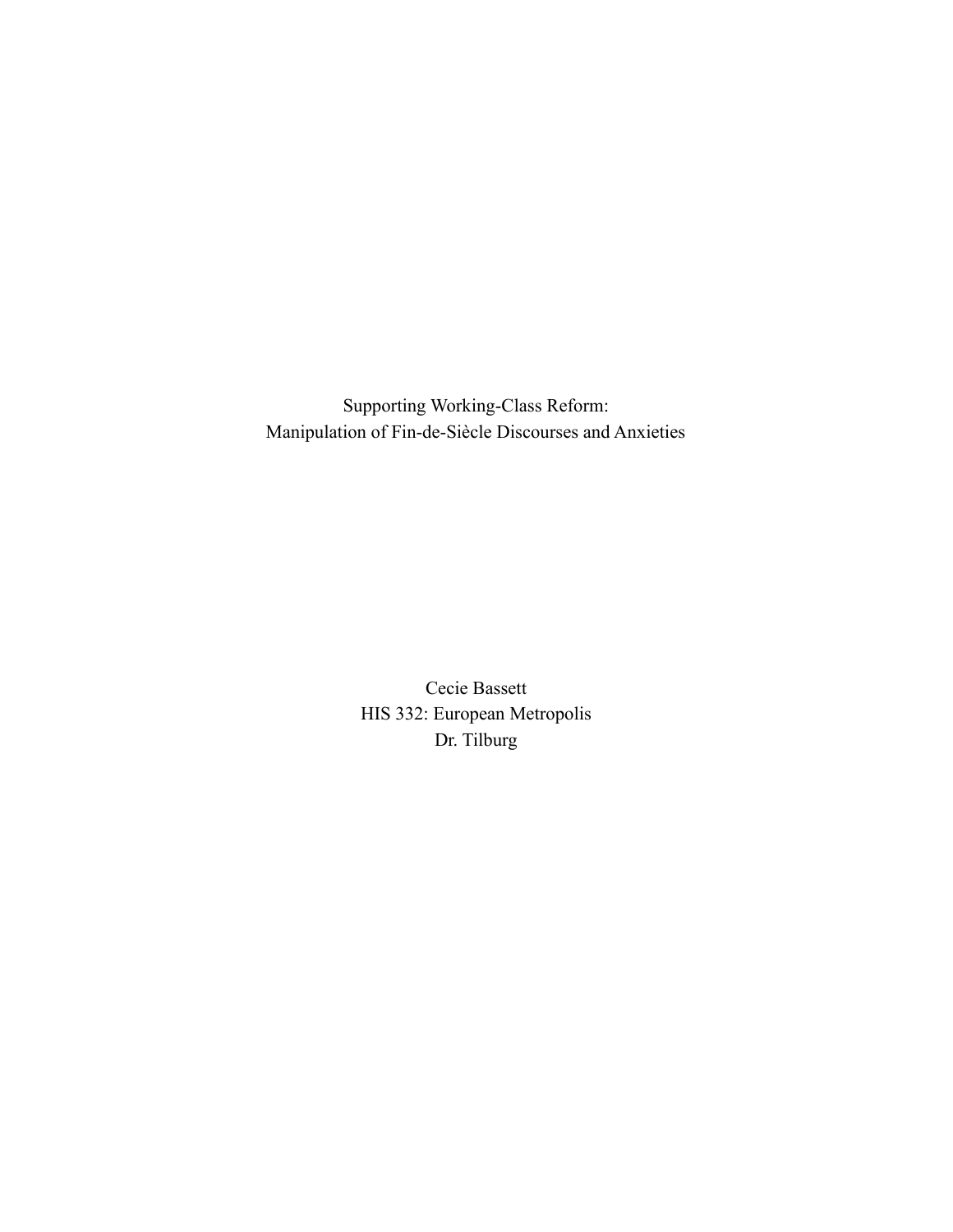*"Language is an important force in shaping the political."*

– Daniel T. Rodgers, *American Historian*

Politicians have long recognized the importance of their language and discourse in harnessing public support and positive public opinion. They recognize how to motivate their constituents, often manipulating rhetoric or conflating ideas to serve their own purposes and support their platforms. Without delving into the morality of this cooptation, it is clear that this technique works, especially when politicians choose to delve into and prey on the anxieties and fears of their electorate. This political strategy is one reason that Donald Trump consistently referred to Joe Biden, the Democratic Party candidate, as a socialist, even though neither Joe Biden nor the Democratic Party espouse socialism in their official platform.<sup>1</sup> Trump recognized that he could manipulate this anxiety-ridden and politically-loaded term to garner votes from his conservative electorate. Although Trump lost the 2020 United States' presidential election, he nevertheless received about ten million more votes in 2020 than he received in the 2016 election presumably, at least in part, due to the effectiveness of this rhetorical technique.<sup>2</sup> While this kind of rhetoric may seem new, the strategy is simply more visible today due to extensive and readily available televised and print media sources. In fact, politicians and reformers have historically played with the discourses and anxieties of their time to support their positions and to convince others to do the same.

<sup>1</sup> Laurence Arnold, "How Trump Runs Against Socialism Without a Socialist Opponent," The Washington Post, August 25, 2020.

<sup>&</sup>lt;sup>2</sup> Britni De La Cretaz, "Trump Got 10 Million More Votes This Election. Where Did They Come From?" Refinery29, November 18, 2020.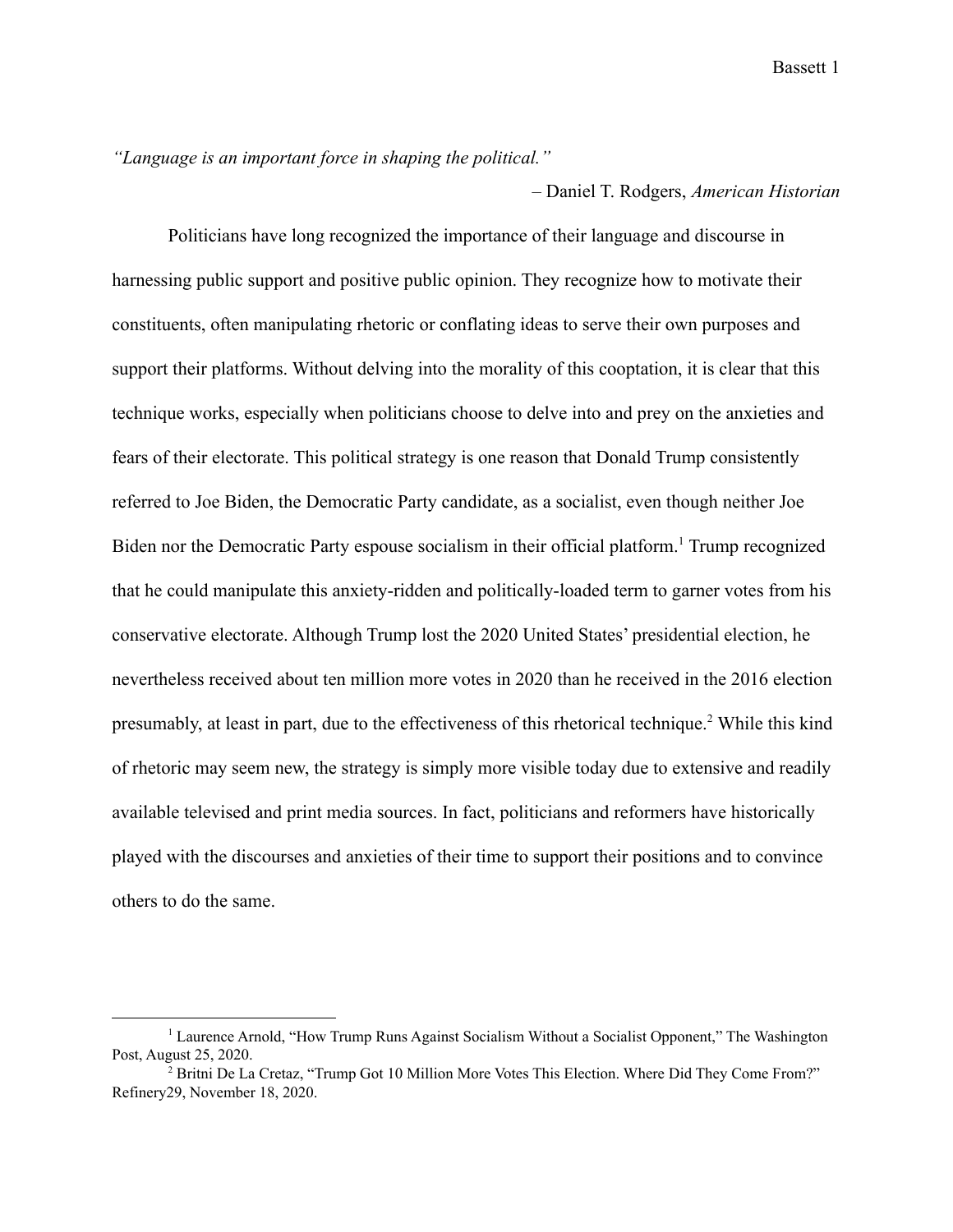In his 1906 monograph entitled *Les Habitations à Bon Marché: le Rôle de l'ouvrier dans la Société, les Logements Insalubres, la Maison Collective, la Maison Individuelle, l'Ouvrier Propriétaire, État Actuel de la Question en France et à l'Étranger,* E. Jourdet, a social investigator, employs this rhetorical technique to enhance his advocacy for working-class housing reform in early  $20<sup>th</sup>$ -century Paris.<sup>3</sup> His argument openly manipulates anxieties surrounding modernity that were pervasive throughout the citizenry of fin-de-siècle European cities. By drawing on prevalent discourses from the late  $19<sup>th</sup>$  and early  $20<sup>th</sup>$  centuries, Jourdet connects with his readers' fears about the modern city while also employing them to advance his argument for reform within such a city. He advocates for urban reform by artfully melding the prevalent fin-de-siècle discourses of degeneration theory and nationalism along with modern scientific rhetoric, revealing that improvements to the working-class condition will resolve the concerns that are at the root of these discourses.

Paris has long struggled to provide housing for the lower class within the city. When Napoleon III commissioned Baron Georges Haussmann to renovate and modernize the city of Paris beginning in 1852, part of the construction project included creating wide boulevards, designed to improve circulation, and, importantly, "demolish slums."<sup>4</sup> Although Haussmann made drastic improvements to the city, his project actually worsened the problem of "insufficient and unsanitary housing" for the working class by moving the poor into the outskirts of the city where conditions were poor and improvements were infrequent.<sup>5</sup> In the 1880s, it became clear

<sup>3</sup> E. Jourdet, *Les Habitations à Bon Marché: Le Rôle De L'Ouvrier Dans La Société, Les Logements Insalubres, La Maison Collective, La Maison Individuelle, L'Ouvrier Propriétaire, État Actuel De La Question En France et à L'Étranger* (Paris: 1906).

<sup>4</sup> Ann-Louise Shapiro, "Housing Reform in Paris: Social Space and Social Control," *French Historical Studies* 12, no. 4 (1982): 486.

 $<sup>5</sup>$  Shapiro, "Housing Reform," 487; Ann-Louise Shapiro, "Working Class Housing and Public Health in</sup> Pairs, 1850-1902," Dissertation, (ProQuest Dissertations Publishing, 1980), 39, 52.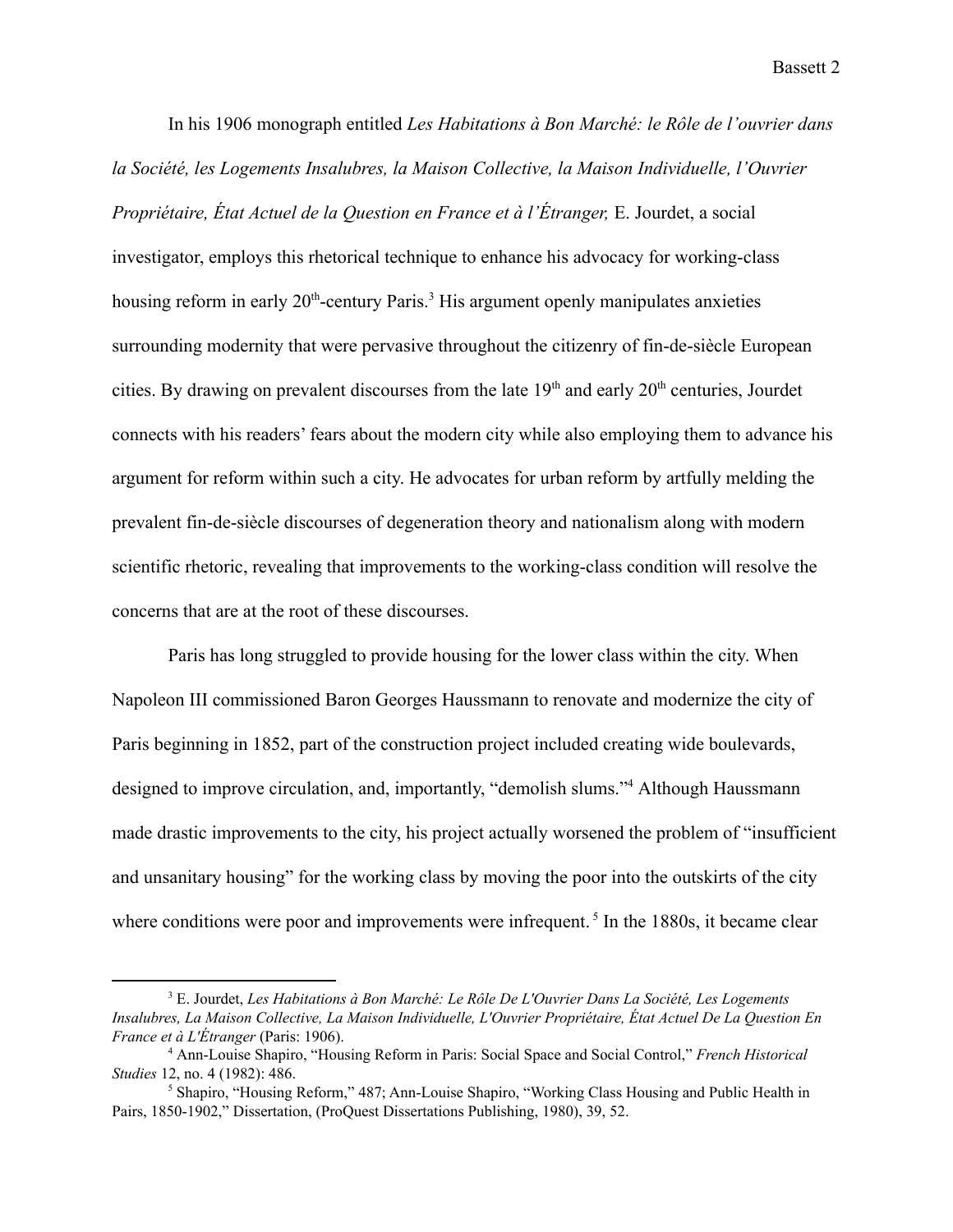that Paris needed to build more affordable housing, and social reformers of the period sought to address questions regarding the location, style, and architecture of such housing, publishing their theories in various journals and monographs.<sup>6</sup>

Between 1861 and 1896, the population of the ten outer arrondissements, inhabited mostly by the working class, grew by 103%, while the population of the central ten arrondissements grew by only  $7.1\%$ .<sup>7</sup> This drastically disparate population growth created stark divisions between the "comfortable west and [the] impoverished east" of Paris.<sup>8</sup> By the beginning of the Third Republic, a lack of adequate working-class housing became "the most pressing urban problem" of the period. $\degree$  In addition, between 1879 and 1899, the Opportunist faction of the Republican movement, a group with a moderate leftist agenda who believed in laissez-faire economic policy, controlled the French government, compounding the growing economic disparities between social classes.<sup>10</sup> Although they sought to assist the working classes, Opportunists did not believe in socialism, and the government struck down a series of labor strikes in the 1880s, making the new republic appear more middle-class centered. As a result, working class discontent increased even more during the Third Republic.<sup>11</sup>

During the 1880s, socialists across the ideological spectrum attempted to solve the Parisian housing crisis.<sup>12</sup> Government authorities grew concerned, especially as rumors spread about new types of organized rent strikes against landlords, and fears of revolt mounted. In

<sup>6</sup> Shapiro, "Housing Reform," 490.

 $7$  Ibid., 487.

<sup>8</sup> Ibid.

<sup>9</sup> Ibid., 489.

<sup>10</sup> Patricia Tilburg, "Boulanger and Dreyfus: Mass Politics in Fin-de-Siècle Paris," Class Lecture, Davidson College, February 12, 2021; "France," In *Britannica*, 2021.

<sup>&</sup>lt;sup>11</sup> Tilburg, "Boulanger and Dreyfus."

<sup>12</sup> Shapiro, "Housing Reform," 494.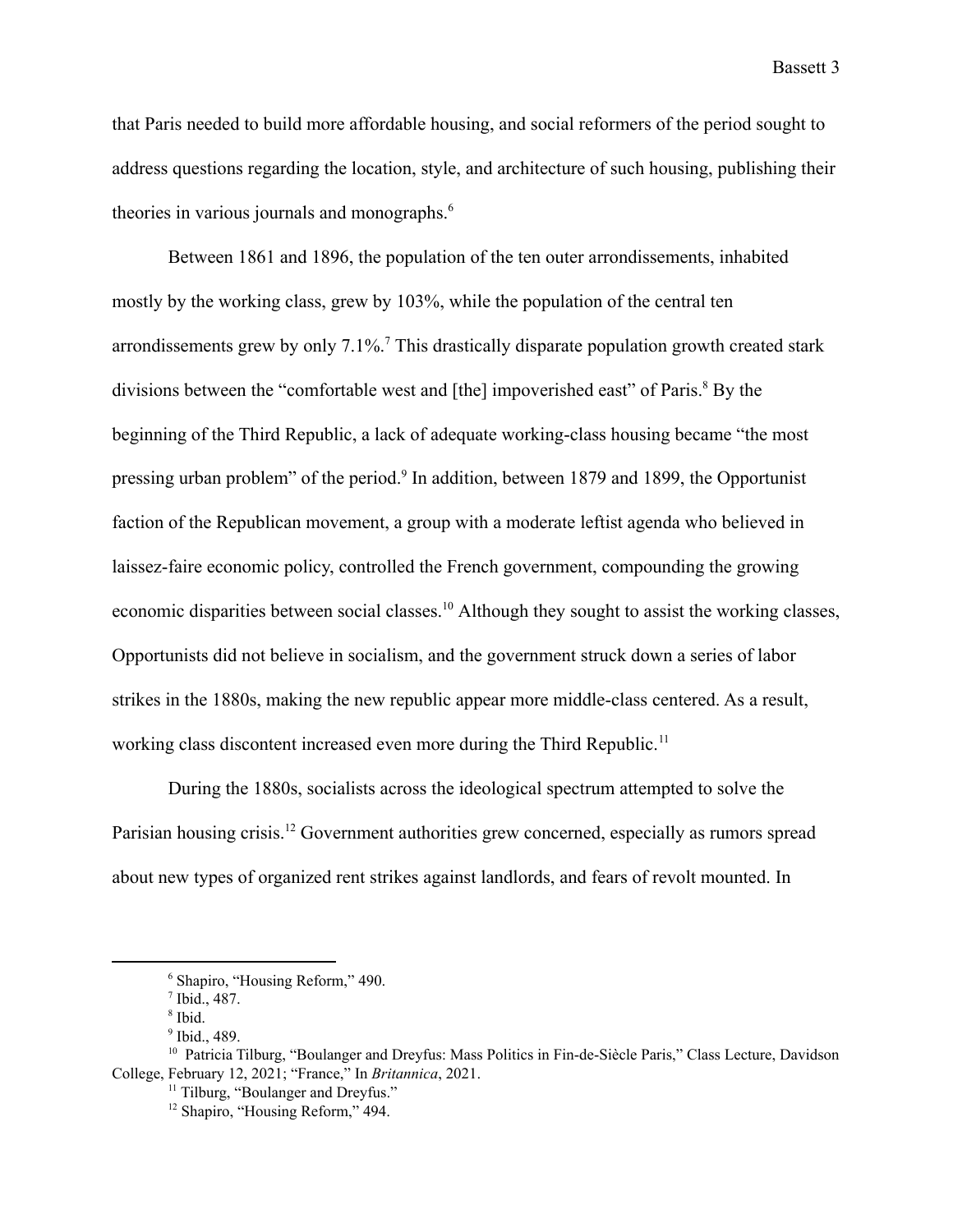reality, however, there was little cohesion among the socialists working on the housing shortage, either in theory or in practice.<sup>13</sup> It became increasingly difficult to ignore the rising discontent of the working class, and eventually, conservative politicians determined that building working-class housing would be the "best defense against socialism."<sup>14</sup> Through the efforts of Jules Siegfried and other conservatives concerned with working-class housing, Paris enacted the 1894 law on *habitations à bon marché*. The goal of this legislation included "[making] credit available to construction societies, [favoring] low-cost housing with tax exemptions, and [promoting] the integral transfer of property to an heir on the death of the primary owner."<sup>15</sup> Unfortunately, loopholes and other stipulations in the law, combined with an unwillingness among the French to invest in working-class housing, made this law ineffective, and working-class housing continued to be a major crisis in the city.<sup>16</sup>

Eventually, the Municipal Council stopped promoting efforts to build working-class housing, and by the 1890s, the idea that the housing crisis should be solved by the government no longer prevailed.<sup>17</sup> Social anxieties and stigmas about the working class also inhibited public support for needed housing reforms.<sup>18</sup> By the close of the century, "the goal remained elusive," and the housing crisis persisted.<sup>19</sup> In *Les Habitations à Bon Marché*, E. Jourdet wished to bring attention back to the issue in 1906, as it remained a significant problem in Paris with serious implications for both the working class and for the French population as a whole. In advocating for effective reform, Jourdet draws on previous ideas about what reform should look like,

- $15$  Ibid.
- <sup>16</sup> Ibid., 497.
- $18$  Ibid., 505. <sup>17</sup> Ibid., 502, 504.
- 
- <sup>19</sup> Ibid., 507.

<sup>&</sup>lt;sup>13</sup> Shapiro, "Housing Reform," 495.

<sup>&</sup>lt;sup>14</sup> Ibid., 496.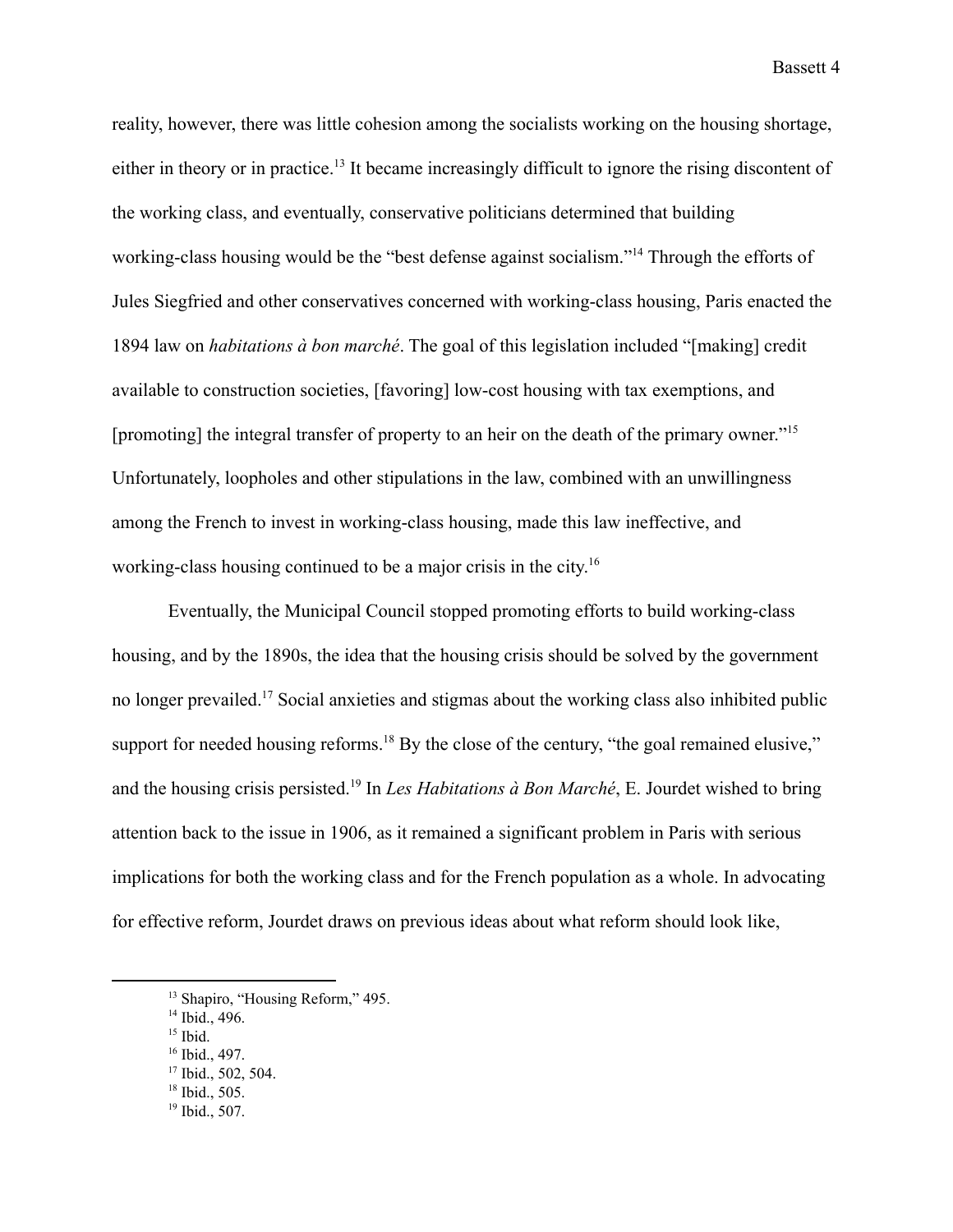especially those of Frédéric Le Play. He also uses strong rhetoric and descriptive language to persuade his readers that reforming working-class housing would alleviate many of their fears about modernity and would benefit his readers at least as much as it would help the working class.<sup>20</sup>

Historians have studied and analyzed many aspects of the Parisian housing crisis and calls for reform during this period, including the origins, attempted reforms, and political theories about the issue. Ann-Louise Shapiro has studied this subject extensively and covers a broad array of information, particularly the broader social context of the working-class housing crisis and reform efforts in nineteenth- and twentieth-century Paris.<sup>21</sup> Although not a direct study of the housing crisis, James Gavan analyzes the evolving rhetoric of middle-class social observers toward the working class and the "social question," concluding that the movement to post-war welfare democracy was not as simple and easy as some historians previously determined due to the overlap of both scientific discourse and traditional discourse surrounding social reform.<sup>22</sup> Craig Calhoun analyzes nationalistic discourse in Europe during the late  $19<sup>th</sup>$ century and into the 20<sup>th</sup> century, noting the inherent contradictions of an ideology centered around singular, unified identities in a modern, heterogeneous world.<sup>23</sup> W.F. Bynum studies the prevalence of degeneration theory, especially the concerns surrounding alcohol, and provides information about the decline of this widely-held belief.<sup>24</sup> Although each of these authors

<sup>20</sup> Shapiro, "Housing Reform," 490.

<sup>21</sup> Shapiro, "Housing Reform;" Shapiro, "Working Class."

<sup>&</sup>lt;sup>22</sup> James R. Gavan, "Toward a Provident Working Class: French and English Social Reform Rhetoric, 1880-1914," Thesis, (Master's Theses, 2000), 99.

<sup>23</sup> Craig Calhoun, "Nationalism and the Contradictions of Modernity," *Berkeley Journal of Sociology* 42 (1997): 1–30.

 $24$  W. F. Bynum, "Alcoholism and Degeneration in 19th Century European Medicine and Psychiatry," *British Journal of Addiction* 79 (1984): 59–70.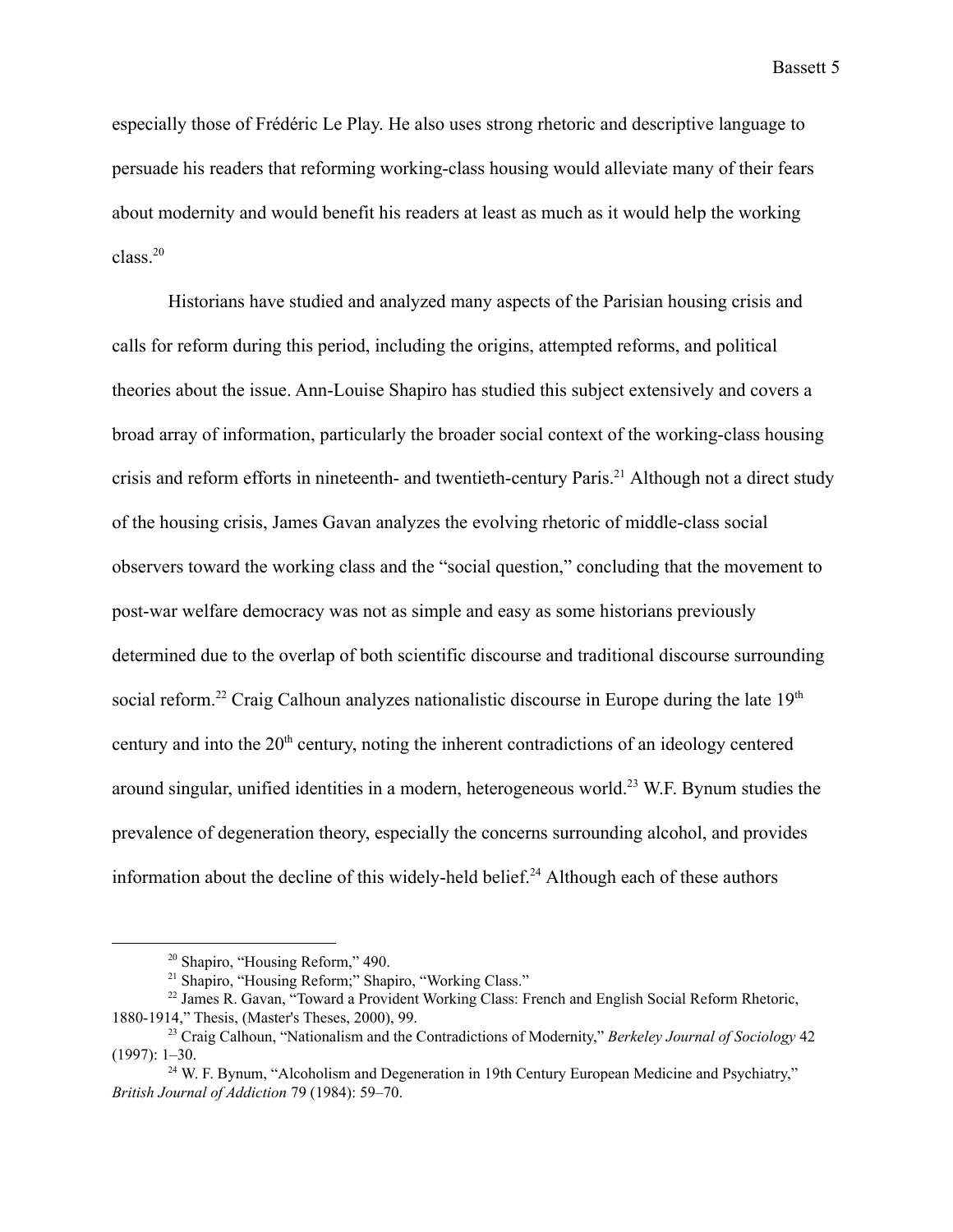provides relevant and intriguing theories in their respective studies, this essay seeks to build upon their research, revealing the connections among the housing crisis, fin-de-siècle anxieties, and the rhetoric used in descriptions and discussions about the working class. Specifically, this research seeks to illuminate how authors at the time used and manipulated fin-de-siècle discourses to further their arguments and generate support for an otherwise unpopular cause.

Although the concept of degeneration was not new during the nineteenth century, the 1850's work of Bénédict-Augustin Morel developed the theory of degeneration further than that of previous scholars.<sup>25</sup> Morel stood apart from past theorists by incorporating the concept of the "progressiveness" of mental illnesses, meaning he believed that the mental condition of each successive generation worsened.<sup>26</sup> He also noted that degeneration could be caused and sustained by external material influences, in particular by "intoxications," such as alcohol and drugs. $^{27}$ Many degenerationists viewed alcoholism as one of society's biggest concerns because it was "widely prevalent, had easily observed consequences, had a definitive causative agent, and could be susceptible to treatment."<sup>28</sup> In the mid-nineteenth century, building upon Morel's theories, physiologists and clinicians began to study descendants of alcoholics to evaluate and quantify the progression of degeneration. Data they collected between 1860 and 1890 seemed to support the progressive degenerationist theory regarding the effects of alcohol.<sup>29</sup> In addition, many degeneration theorists saw the modern city itself as a poor environment which caused genetic defects to flourish, and therefore, advocated for escapes from the city to serve as a potential cure

- $28$  Ibid., 63.
- $29$  Ibid.

<sup>25</sup> Daniel Pick, s.v. "Degeneration," In *Europe 1789-1914: Encyclopedia of the Age of Industry and Empire* 2: 636–39.

 $^{26}$  Bynum, "Alcoholism and Degeneration in 19th Century European Medicine and Psychiatry," 61.

 $27$  Ibid.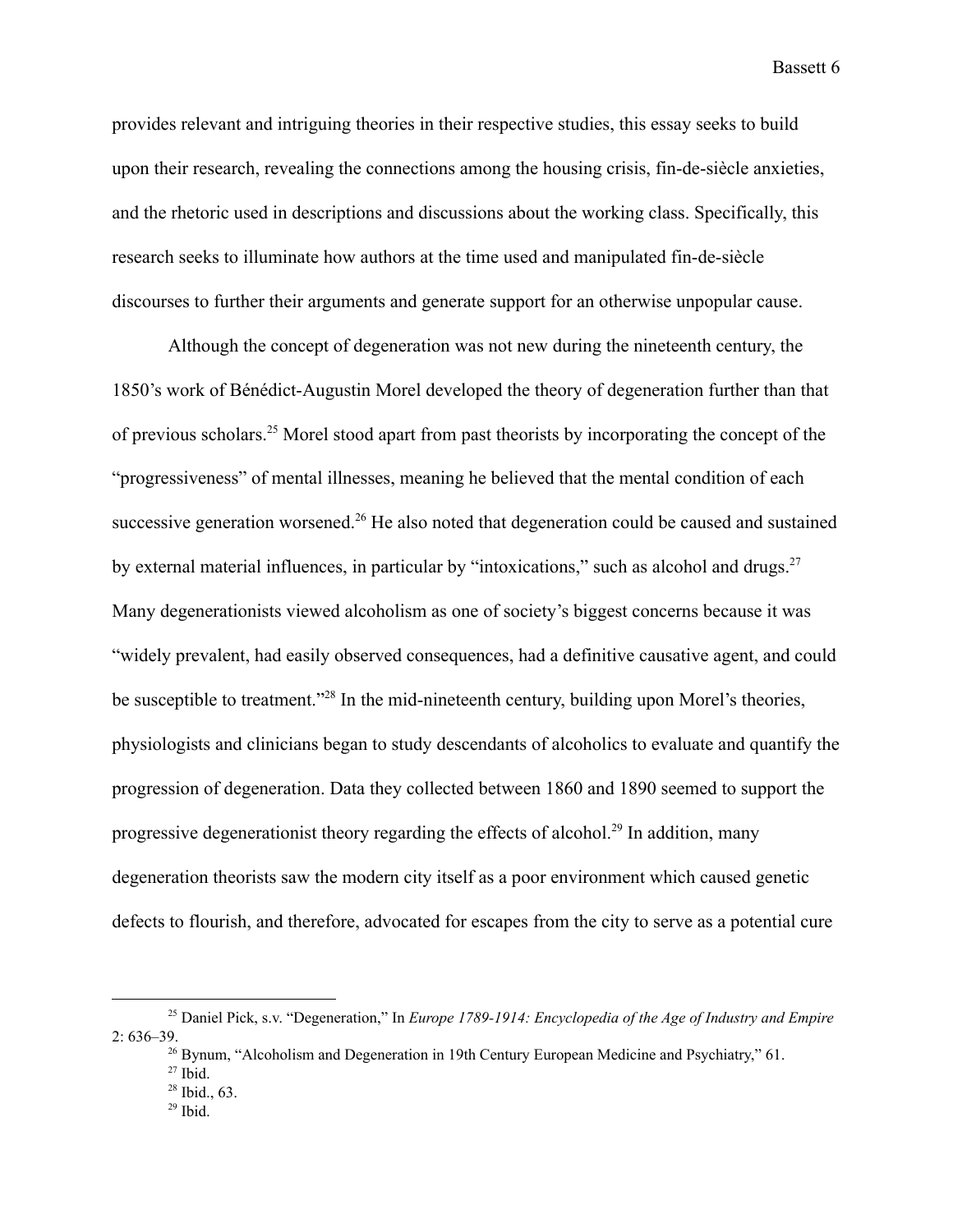or at least a reprieve.<sup>30</sup> In Jourdet's monograph, he utilizes language that draws upon degeneration theory, especially degenerationists' concerns regarding alcohol, to support his theory on how working-class housing reform would resolve upper- and middle-class fears about societal deterioration.

In his third chapter, entitled "Consequences in the point of view of hygiene, morality, public fortune and social peace," Jourdet delves into the apprehensions underlying degeneration theory.<sup>31</sup> First, he describes the nightly routine of working-class fathers, and how they feel "uneasy and oppressed" in their housing, causing them to leave home after dinner and go to a cabaret with friends.<sup>32</sup> Jourdet notes how the man drinks there, spending "his money, health and strength, and moving gradually closer to alcoholism, which is the great plague of the working class."<sup>33</sup> In other words, Jourdet opines that the process by which the working class succumbs to alcoholism begins with poor housing, and that without improved living conditions, the cycle will continue for generations. Drawing upon the research scientists conducted during this period, he classifies alcoholism as "the great plague of the working class."<sup>34</sup> Although Jourdet does not explicitly detail the specific elements of degeneration, his argument intrinsically embodies the theory, allowing his readers to envision the harsh consequences that French society as a whole will suffer without housing reform for the working class.

<sup>&</sup>lt;sup>30</sup> Tilburg, "Boulanger and Dreyfus."

<sup>&</sup>lt;sup>31</sup> Original French title: "Conséquences au point de vue de l'hygiène, de la morale, de la fortune publique et de la paix sociale."

<sup>32</sup> Jourdet, *Les Habitations à Bon Marché,* 19; Original French quote: "mal à l'aise et oppressé."

<sup>33</sup> Ibid., 19-20; Original French quote: "son argent, sa santé et sa force, et s'acheminera peu à peu vers l'alcoolisme qui est le grand fléau de la classe ouvrière."

<sup>&</sup>lt;sup>34</sup> Bynum, "Alcoholism and Degeneration in 19th Century European Medicine and Psychiatry," 63; Jourdet, "Les Habitations à Bon Marché," 20; Original French quote: "le grand fléau de la classe ouvrière."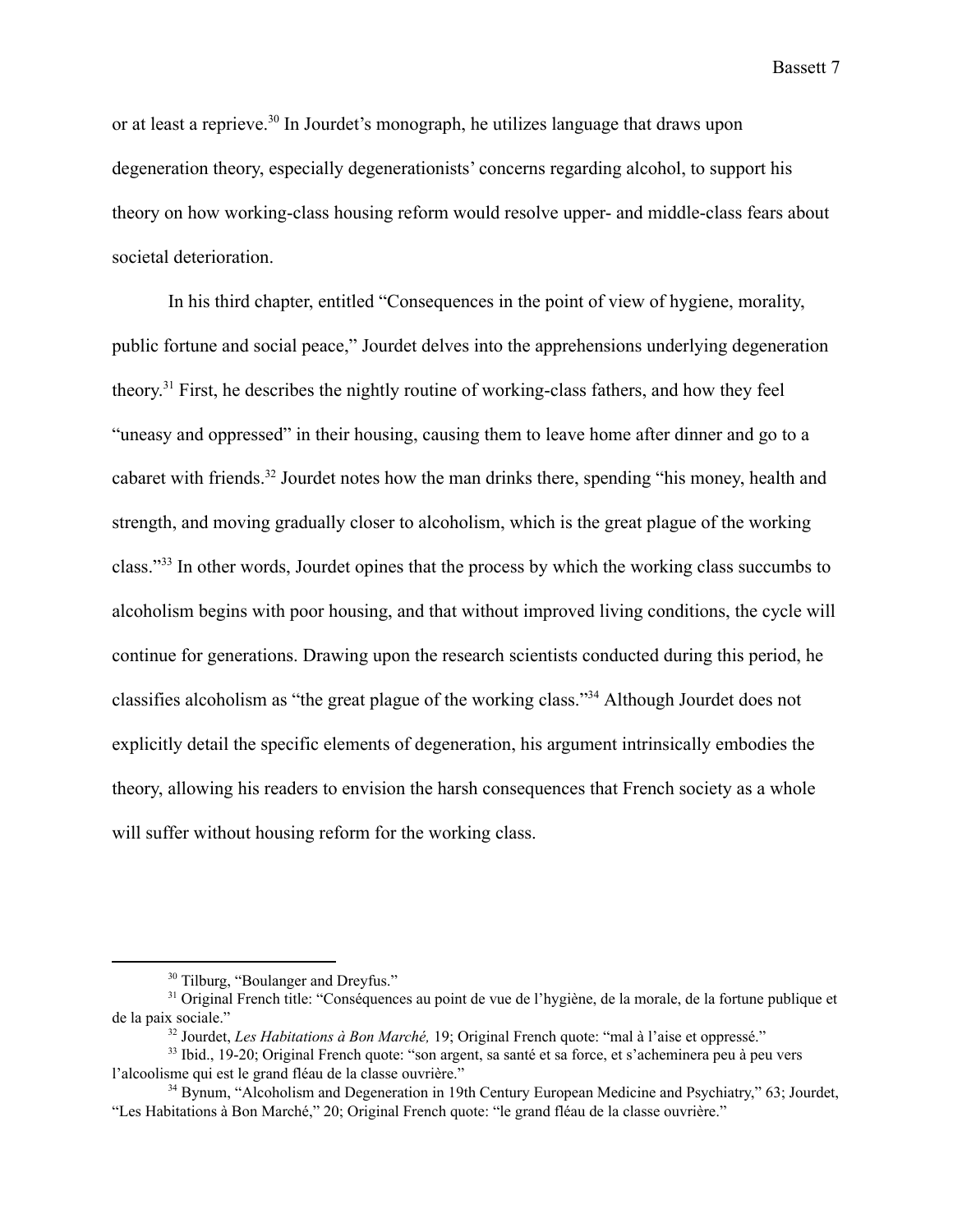In the fourth chapter, Jourdet details his recommendation for the specific format that reformed working-class housing should take, noting a preference for individual housing with a small garden.<sup>35</sup> While he understands that economic conditions and physical constraints make this type of home nearly impossible to create in an urban environment, he nonetheless posits that this limitation—one that would entail a commute to and from the Paris city center—actually benefits the worker: "the worker who works all day in a city like Paris, will experience a great well-being from resting, the night, in a small house encircled by a garden, in the middle of air less contaminated than that of the Capital."<sup>36</sup> Like the degeneration theorists who believed in the negative effects of the city on health, Jourdet explains that after a day's work in the city, it is important for the worker to escape from the crowd, "to rest" and to breathe air "less contaminated."<sup> $37$ </sup> He also notes that "children will breathe in purer air there."<sup> $38$ </sup> Through his reformed housing recommendation, Jourdet argues that the next generation will grow up in a healthier environment, away from the city where they otherwise face both physical and mental corruption that would further the degenerative effects of poor housing in the city. Further, Jourdet posits that individual homes would mean "the worker will no longer, or will rarely, go to the cabaret," preventing the degenerative effects of alcohol from taking hold by removing the father's need to escape a cramped and dirty home.<sup>39</sup>

Jourdet also connects his discussion of the degenerative results of alcoholism to the nationalistic discourse of the period. Throughout fin-de-siècle Europe, nationalism grew

<sup>&</sup>lt;sup>35</sup> Bynum, "Alcoholism and Degeneration," 24.

<sup>36</sup> Jourdet, *Les Habitations à Bon Marché,* 26; Original French quote: "l'ouvrier qui a travaillé tout le jour dans une ville comme Paris, éprouvera un grand bien-être à venir se reposer, le soir, dans une maisonnette entourée d'un jardin, au milieu d'air moins vicié que celui de la Capitale."

<sup>37</sup> Ibid.; Original French quotes: "se reposer" and "moins vicié."

<sup>38</sup> Ibid., 30; "les enfants y prendront un air plus pur."

<sup>39</sup> Ibid.; Original French quote: "l'ouvrier n'ira plus, ou presque plus, au cabaret."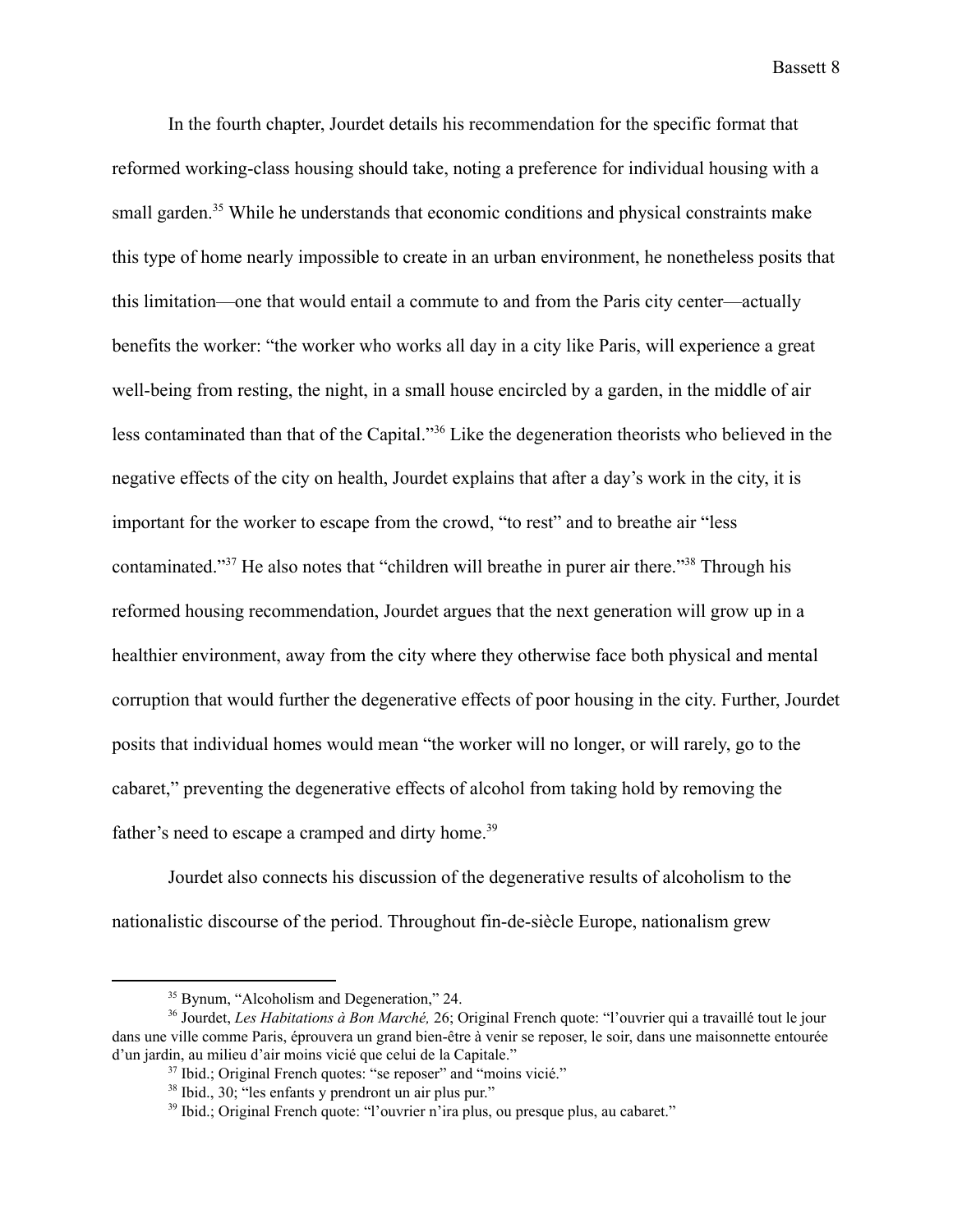especially strong in influence across the continent, taking a more intense and aggressive form than in prior periods. This new brand of nationalism envisioned individual nations, rather than Europe as a whole, as the "agents and the beneficiaries of potential progress." <sup>40</sup> During the late nineteenth century, in a period of rapid and increasing globalization, nationalistic sentiments for one's individual country intensified and ran counter to any notion of uniting efforts and rewards across borders.<sup> $41$ </sup> During 1890s France, this concept of nationalism culminated in the definition of the "French" as those who live in France, emphasizing unity of the population and civic nationalism.<sup>42</sup> Jourdet manipulates nationalistic sentiment throughout his monograph to support his argument emphasizing the importance of housing reform for the future of France.

Building on degeneration theory, Jourdet connects alcoholism to public anxiety about the future of society and characterizes alcoholism as a threat to the nationalistic values of the time. He describes how "the health and strength of the worker constitutes a resource, not only for himself, but also for the society for which he works."<sup>43</sup> In Jourdet's view, alcohol drains a worker's strength and health; therefore, alcoholism can weaken a country's capital and power, a fate especially concerning during this period of intense nationalism. Jourdet furthers this point by explaining how alcoholism creates economic loss "to the detriment of the entire country that cannot live nor prosper without work."<sup>44</sup> In other words, Jourdet believes that the nation's prosperity will decline from alcohol dependency within its workforce. Therefore, by playing upon the worries of French nationalists, Jourdet implicitly argues that housing reform and

<sup>40</sup> Calhoun, "Nationalism and the Contradictions of Modernity," 1.

 $41$  Ibid., 12.

 $42$  Ibid., 18-19.

<sup>43</sup> Jourdet, *Les Habitations à Bon Marché,* 20; Original French quote: "la santé et la force de l'ouvrier constituent un capital, non seulement pour lui-même, mais encore pour la société pour laquelle il travaille."

<sup>44</sup> Ibid.; Original French quote: "au préjudice du pays tout entier qui ne vit et ne prospère que par le travail."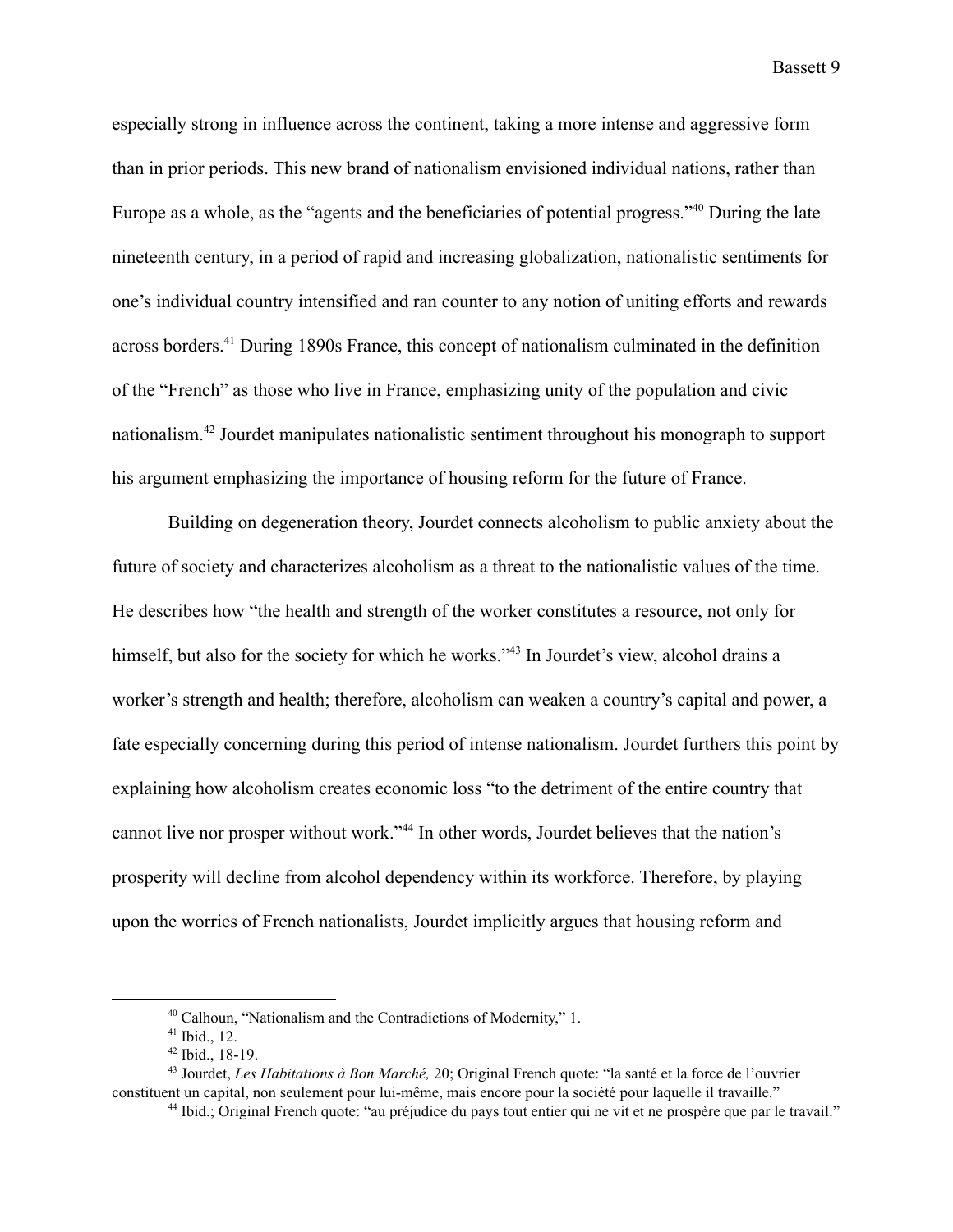improved working-class conditions will stop this deterioration, allowing France to maintain its international economic strength.

Nationalistic discourse is pervasive throughout Jourdet's entire study. At the beginning of his monograph, Jourdet effectively coopts nationalistic values of the era to further his argument in favor of housing reform for the working class. At the end of the first chapter, Jourdet reminds his readers that the problems of housing, food, unemployment, strikes, and old age are relevant not only for workers but also for the future of society at large: "They arise for those who are concerned about not only the fate of the worker himself, but also for the future of the entire society that only exists and subsists because of the worker.<sup>345</sup> He explicitly links the fate of workers to the fate of French society by pointing out that society "only exists and subsists because of the worker," meaning that any harm done to or by the working class will be harm done to France itself.<sup> $46$ </sup> By defining this threat to France, one posed by the poor working-class conditions, Jourdet encourages his readers to work toward discovering and implementing the proposed solutions to the problem. Because of the prominence of nationalism during this period, he is able to demonstrate the critical nature of the situation to his audience. His readers—primarily the wealthier classes—do not want to risk the decline or death of the country in which they live, thereby allowing other European nations to become more powerful in the absence of a strong French state.

Jourdet draws further on nationalistic discourse to support his cause throughout his third chapter in his discussion about the consequences of unsanitary working-class housing. To appeal

<sup>45</sup> Jourdet, *Les Habitations à Bon Marché,* 5; Original French quote: "Ils se posent à ceux que le sort de l'ouvrier préoccupe non seulement pour lui-même, mais aussi pour l'avenir de la société tout entière qui n'existe et ne subsiste que par l'ouvrier."

<sup>46</sup> Ibid; Original French quote: "n'existe et ne subsiste que par l'ouvrier."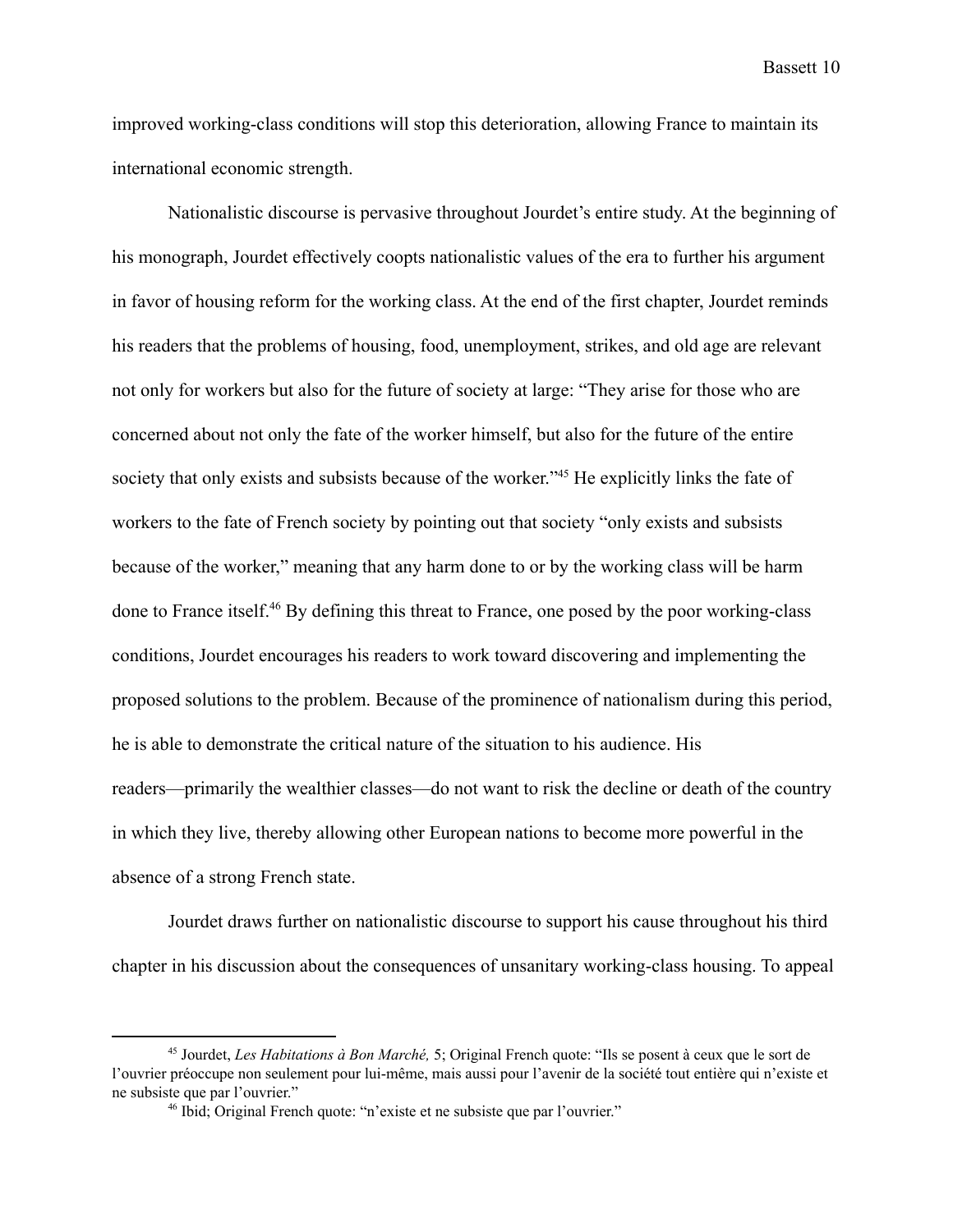to his readers' empathy, he points out: "Everything that is necessary for life: air, sun, space, is missing from this housing."<sup>47</sup> Although not directly tied to nationalistic sentiment, this statement importantly evokes the truth that workers live in a space that is by definition "unlivable," and therefore, leads to an inability to thrive or to live a long life, ultimately threatening the size of the French population. Describing the poor state of affairs within working-class lodgings, Jourdet also notes, "Epidemics are born here and develop here as if by magic, and these miserable slums become homes of infection that threaten the entire population."<sup>48</sup> By describing the origin of epidemics as coming from within the workers' living conditions, Jourdet reveals the intrinsic connection between the wealthy and the poor of Paris, a connection that is inescapable despite separate lifestyles and living conditions. Diseases are equal opportunity killers, especially during this time period, and Jourdet uses the threat of sickness and death that affects "the entire population" to motivate his wealthy audience.<sup> $49$ </sup> Although the wealthy felt concern about the working class' presence within the city, Jourdet capitalizes upon nationalistic desires to keep France strong and powerful to garner upper-class support for help dedicated to the working class.  $50$  Jourdet recognizes that an epidemic in Paris, the capital, would severely weaken France, and he utilizes this threat to convince his audience to support working-class housing reform.

Using concrete scientific data, Jourdet also explicitly points out that the arrondissements of Paris with poor, unhealthy housing are the locations at which the mortality rate is highest: "The arrondissements of Paris containing the most unsanitary housing are exactly those where

<sup>47</sup> Jourdet, *Les Habitations à Bon Marché*, 16; Original French quote: "Tout ce qui est nécessaire à la vie: l'air, le soleil, l'espace, manque à ces logements."

<sup>48</sup> Jourdet, *Les Habitations à Bon Marché,* 16; Original French quote: "Les épidémies y prennent naissance et s'y développent comme par enchantement, et ces misérables taudis deviennent des foyers d'infection qui menacent la population tout entière."

<sup>49</sup> Ibid.; Original French quote: "la population tout entière."

<sup>50</sup> Shapiro, "Housing Reform," 505.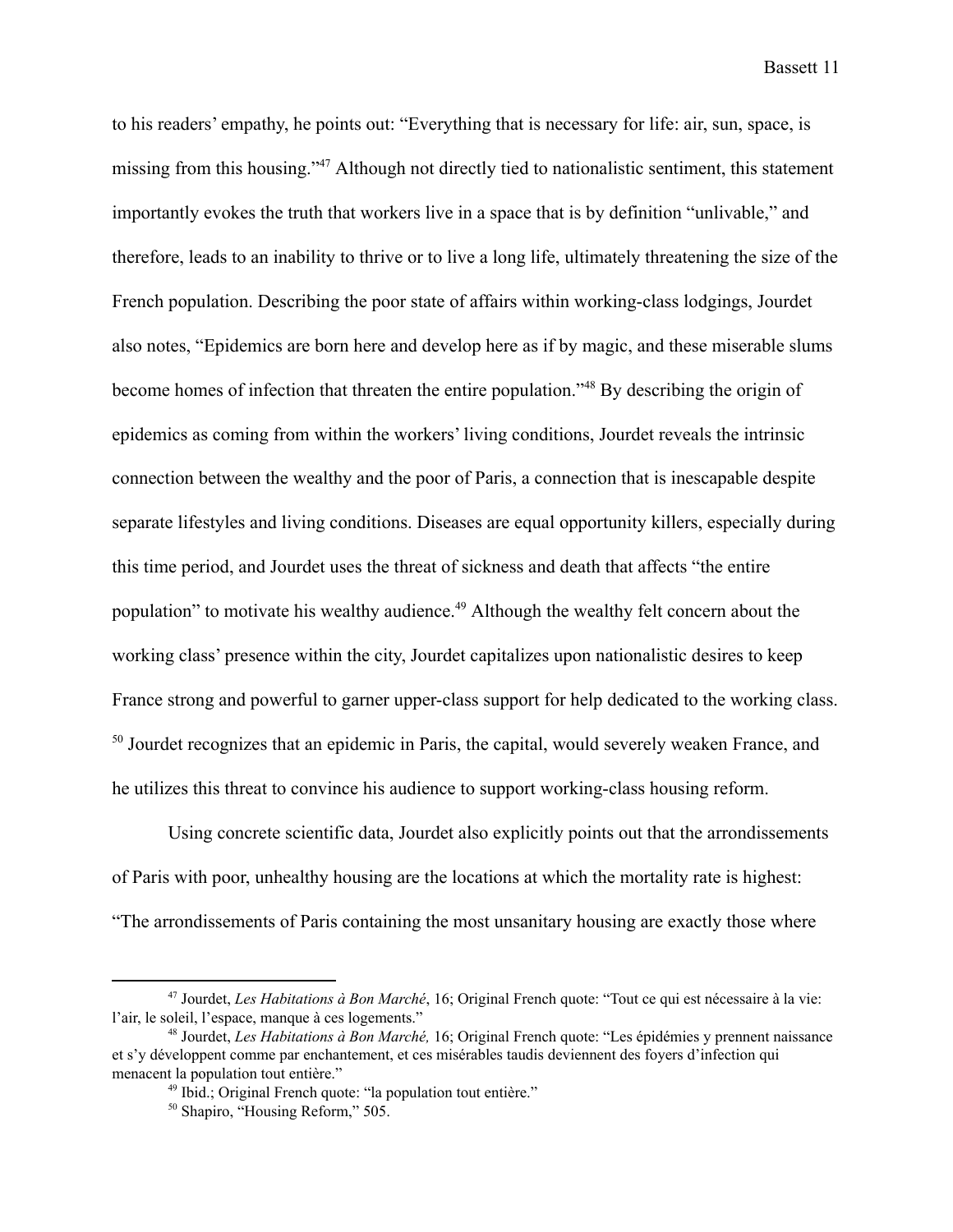the mortality rate is the highest."<sup>51</sup> He then provides statistics regarding the mortality rate in different Parisian neighborhoods, comparing the difference between arrondissements with varying numbers of poorly-housed inhabitants. In comparing the 8th and 9th arrondissements to the 19th and 20th arrondissements, he notes that the mortality rate is "more than double" in the 19th and 20th arrondissements where "2,007 to 2,275 inhabitants out of 10,000 are poorly housed."<sup>52</sup> In doing so, Jourdet demonstrates that, although the wealthy areas have a lower mortality rate, the high mortality rate of working-class neighborhoods and their poor living conditions affect the power of France by depleting the number of workers who contribute to the industrial and economic strength of the country. Jourdet infers that improving the sanitation of working-class lodgings to a level closer to that of the wealthy neighborhoods would reduce the high mortality rate to rates more like those found in cleaner arrondissements. With fewer working-class deaths, the nation will actually be *strengthened,* improving France's ability to compete on a global scale with other powerful nations.

Jourdet further manipulates upper-class fears of the time to support his views, posing an ominous statement: "When you think about it, we ask how [the worker] can live in these unhealthy slums of the highest degree, and we are surprised that he does not revolt against this fate more…or against the Society who let him exhaust himself and his family in such hovels!"<sup>53</sup> The word "revolt" serves as a triggering term for those who desire a stable, strong Republic, because an uprising of the working class would lead to the exact opposite: instability, violence,

<sup>&</sup>lt;sup>51</sup> Jourdet, 16; Original French quote: "Les arrondissements de Paris renfermant les logements les plus insalubres sont précisément ceux où la mortalité est la plus élevée."

 $52$  Ibid., 17; Original French quotes: "plus du double" and "2,007 à 2,275 habitants [sont] mal logés sur 10,000."

<sup>53</sup> Jourdet, *Les Habitations à Bon Marché*, 17; Original French quote: "Quand on y songe, on se demande comment [l'ouvrier] peut vivre dans ces taudis malsains au suprême degré, et l'on s'étonne qu'il ne se révolte pas davantage contre le sort…ou contre la Société qui le laisse s'épuiser, lui et les siens, dans de tels bouges."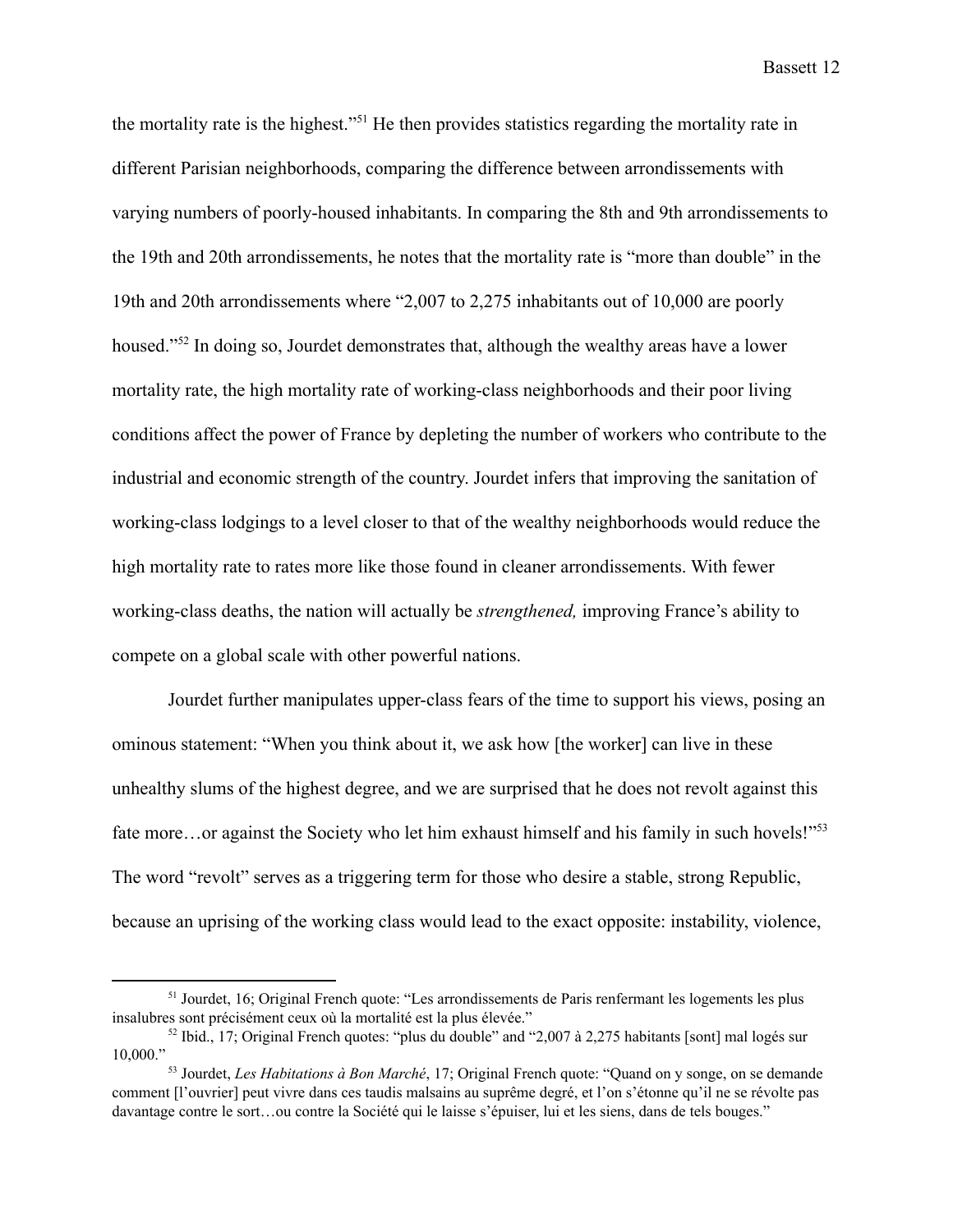and destruction.<sup>54</sup> Although Jourdet seems truly empathetic toward the working class, his language also reflects an understanding that an effective strategy to advocate for housing reform is to demonstrate how better housing can encourage social-control that benefits society as a whole. Architecture meant to reestablish control was not a phenomenon new to Paris: public authorities in the nineteenth century built public urinals throughout the city to "reestablish order in a city always threatening to escape firm control."<sup>55</sup> It was no guarantee that new working-class housing (or urinals) would create stability within Paris, but its construction could still assuage fears of revolt motivated by poor and unequal conditions. By provoking those anxieties in his monograph, Jourdet aspires to inspire his readers to support his cause both for themselves and for their beloved nation.

Beginning in the 1870s, science became the dominant way to view the cause and effect of social ills, such as poverty, working conditions and hygiene; sociology and social economy became the main sources of political authority, rather than Catholicism, paternalism, and birthright.<sup>56</sup> Reformers started to use statistics to describe social problems, a technique present in Jourdet's monograph, and the scientific study of poverty increased during the Third Republic.<sup>57</sup> Many social investigators realized that they could no longer blame the working class or the unemployed for being poor, instead classifying the issue as endemic.<sup>58</sup> Jourdet's argument for housing reform falls into this category of scientific discourse, placing fault on French society, not on the working class, for their condition.

<sup>54</sup> Jourdet, *Les Habitations à Bon Marché,* 17; Original French quote: "révolte."

<sup>&</sup>lt;sup>55</sup> Andrew Ross, "Dirty Desire: The Uses and Misuses of Public Urinals in Nineteenth-Century Paris," *Berkeley Journal of Sociology* 53 (2009): 68.

<sup>56</sup> Gavan, "Toward a Provident Working Class," 16.

 $57$  Ibid., 16-17.

<sup>58</sup> Ibid., 17-18.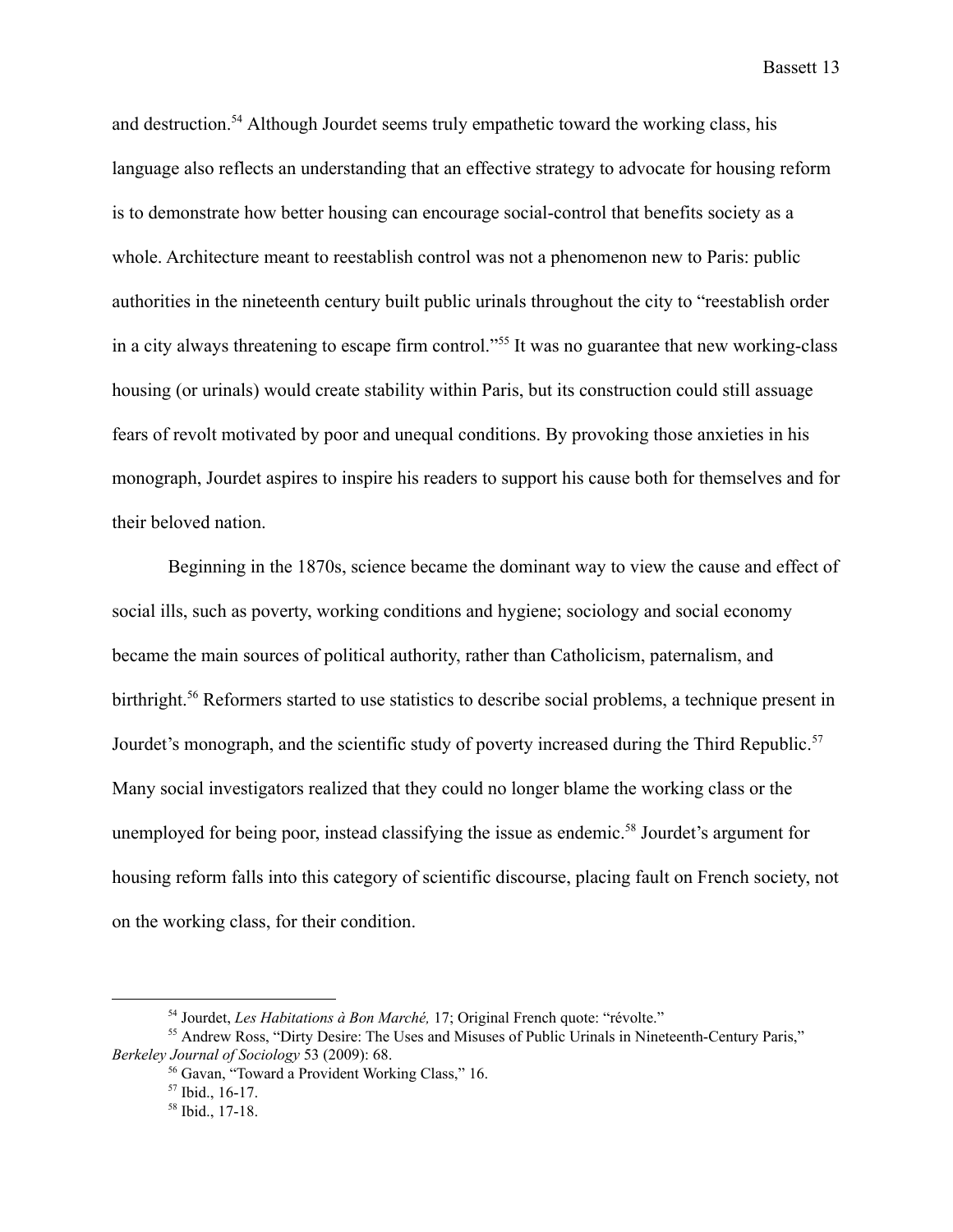After establishing the value of workers to wealthier classes, Jourdet sets out to paint the working class in a more positive light and to appeal to the emotions of the wealthy. Although many wealthier Parisians worried about the working class' supposed immorality and debauchery due to depictions by numerous social investigators, Jourdet seeks to counteract this traditional belief through descriptive and emotional language.<sup>59</sup> He reveals the difficulty workers face in providing for their families due to their low wages, which forces laborers to "impose real deprivations on housing and food."<sup>60</sup> In other words, rather than blaming the working class for their troubles, as was common among many traditional thinkers across Europe, Jourdet shifts the source of the problem away from the individual faults of workers, showing its endemic nature.<sup>61</sup> He rhetorically creates the idea of a cyclical, societal issue: the wages provided to workers are too low to provide fully for both housing and food, leading to poor housing and a lack of proper food. It is not the immorality and the carelessness of the working class that puts them in such a position, but the society itself, which does not provide enough resources to these essential workers.  $62$  He describes the conditions of workers as "a social injustice," clearly blaming French society for putting its lower-class citizens in this untenable situation.<sup>63</sup>

Throughout his monograph, Jourdet uses scientifically descriptive language to illustrate the negative state of affairs that pervades the working class. For example, in the second chapter,

<sup>59</sup> Shapiro, "Housing Reform," 488-489.

<sup>60</sup> Jourdet, *Les Habitations à Bon Marché*, 5; Original French quote: "[s'impose] de véritables privations sur le logement et la nourriture."

<sup>&</sup>lt;sup>61</sup> For example, in London during the 1860s, Octavia Hill, a middle-class woman who worked with the lower classes, saw poverty as a moral issue that could be solved by developing close relationships between the wealthy and the poor. Her ideology was common among many female philanthropists until the 1880s when some adjusted their stance, viewing poverty as a structural problem that the state could help resolve. See Judith Walkowitz, "Contested Terrain: New Social Actors," *City of Dreadful Delight: Narratives of Sexual Danger in Late-Victorian London,* (Chicago: The University of Chicago Press, 1992): 54-55.

<sup>62</sup> Gavan, "Toward a Provident Working Class," 19.

<sup>63</sup> Jourdet, *Les Habitations à Bon Marché*, 21; Original French quote: "une injustice sociale."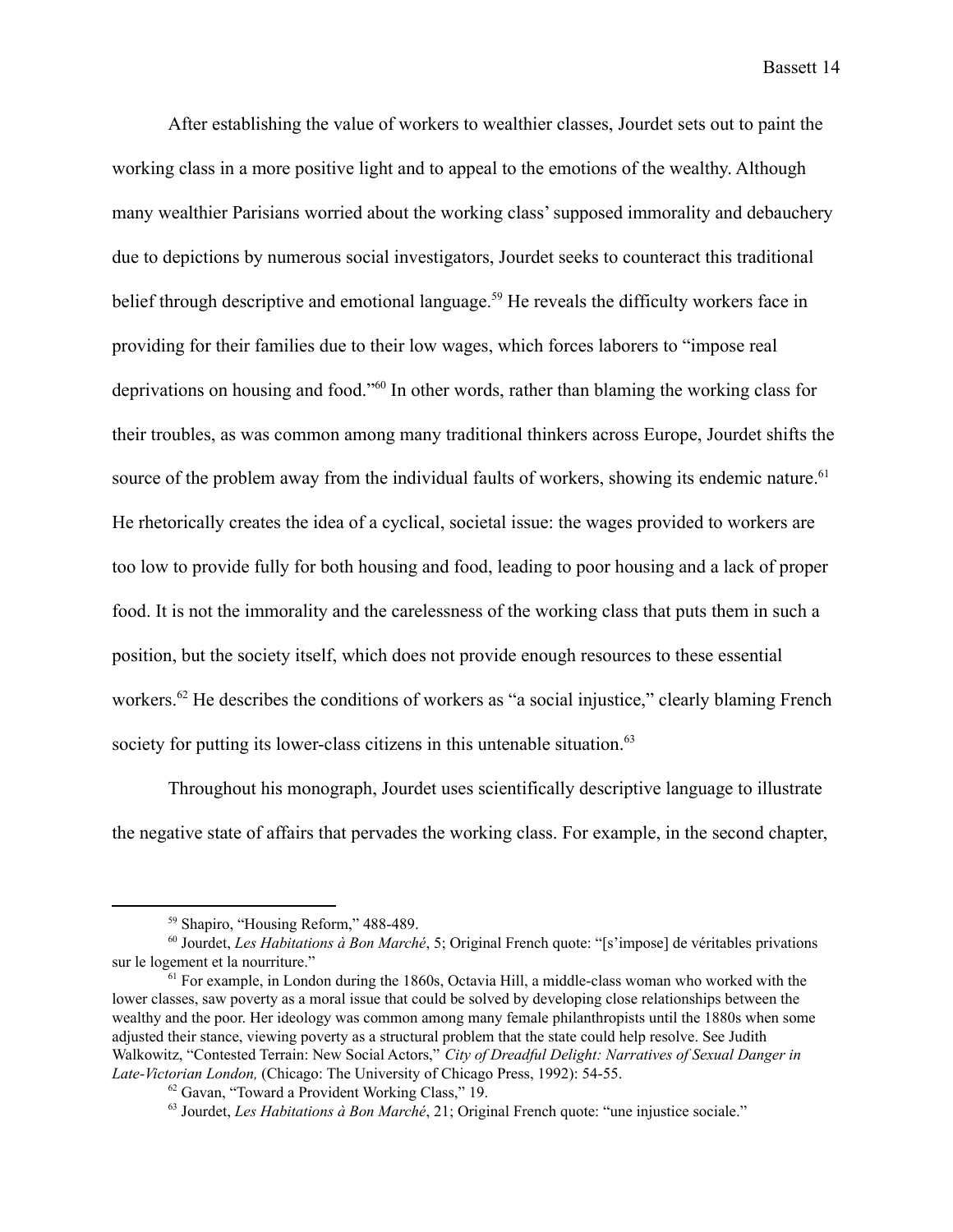he depicts the working-class slums thoroughly and uses descriptions from various social investigators, such as Georges Picot, a rhetorical technique common among reformers of this period.<sup>64</sup> After imagery-filled language, Jourdet includes statistical details regarding the number of "unsanitary housing" in France: "the statistic counts 46,835, of which 24,633 have only one room [and] 4,430 have three rooms."<sup>65</sup> Instead of relying simply on descriptions of the horrific conditions, Jourdet chooses to also include hard numbers to further his point, emphasizing objective data to make the magnitude of the problem very clear to his readers.

In the third chapter, Jourdet invokes social science to describe the inappropriate upbringing of children in the inadequate working-class lodgings: "the cramped housing, especially those of one room, gives rise, between parents and children, to a promiscuity from which the most elementary laws of decency and modesty suffer.<sup>766</sup> Jourdet asserts that working-class children learn adult language, gestures, and intimacy at a younger age than they should because of the lack of space and privacy in their housing, which renders them "insolent and vicious early on."<sup>67</sup> Although he describes the working-class children in very negative terms, Jourdet does not attribute the characteristics to the moral failings of working-class families, as many traditionalists of the time would have.<sup>68</sup> Instead, he aligns the children's poor traits as the direct result of the housing problem itself. He goes on to describe how mothers must send their children into the streets to get air, yet outside, "they contract from their young age, poor habits

<sup>64</sup> Gavan, 22.

<sup>&</sup>lt;sup>65</sup> Jourdet, 10; Original French quotes: "logements insalubres" and "la statistique en compte 46,835 sur lesquels 24,633 n'ont qu'une seule pièce [et] 4,430 ont trois pièces."

<sup>66</sup> Jourdet, *Les Habitations à Bon Marché*, 18; Original French quote: "les logements exigus, surtout ceux d'une pièce, donnent lieu, entre les parents et les enfants, à une promiscuité dont souffrant les lois les plus élémentaires de la décence et de la pudeur."

 $67$  Ibid.; Original French quote: "effrontés et vicieux de bonne heure."

<sup>68</sup> Gavan, 19.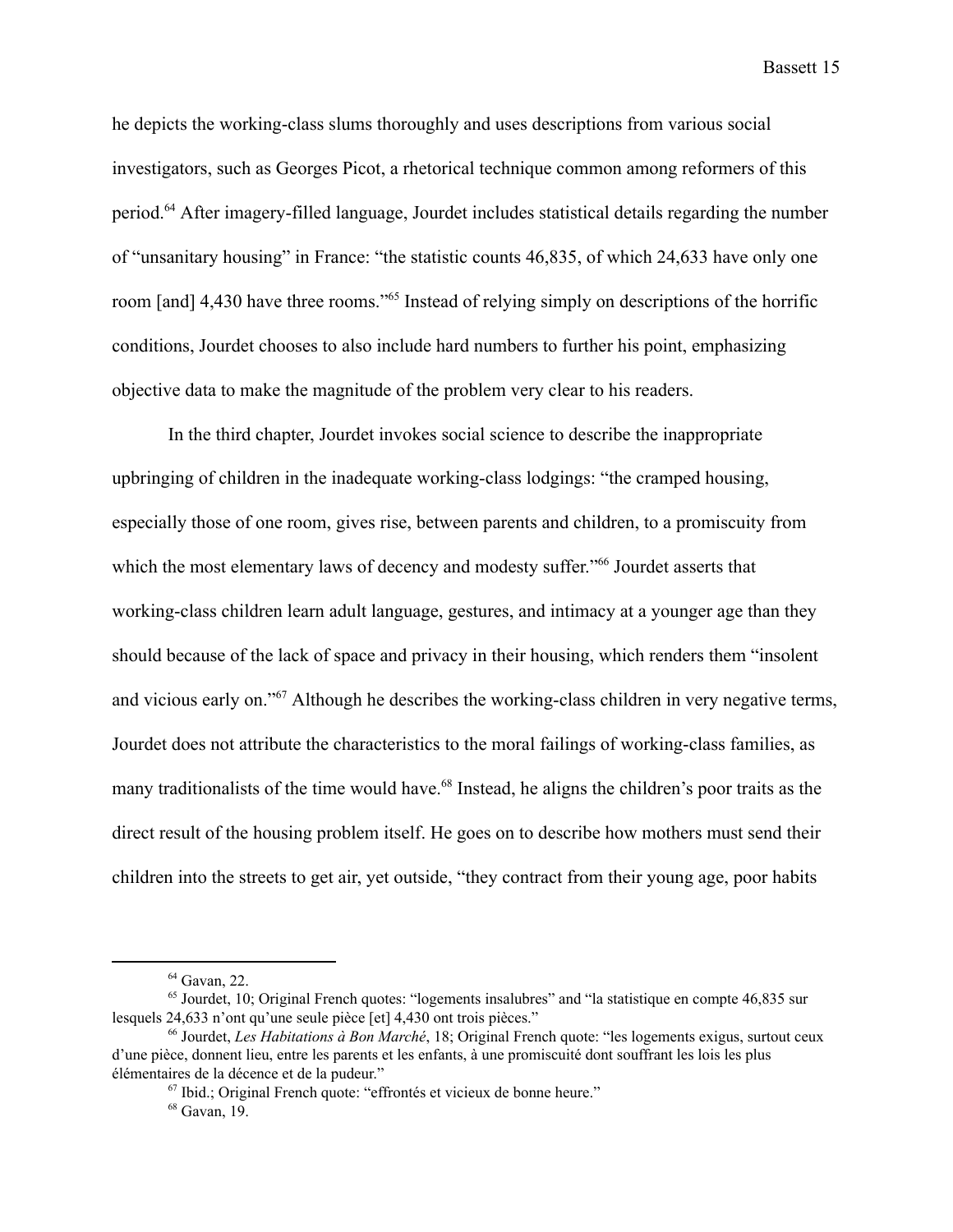and find deplorable examples."<sup>69</sup> Again, though Jourdet identifies and acknowledges the fears of the upper class related to the perceived immorality of the working class, he ultimately shows that the poor are not depraved by birth. The living conditions of the children lead to their introduction to "deplorable examples," and therefore, fixing working-class housing would correct the cycle, eliminating issues that cause the worries of the wealthy.<sup>70</sup> In addition, although traditional middle-class reformers believed that improving the moral condition of the working class would remedy their living conditions, Jourdet flips this conviction, showing that the opposite is actually true: reformed housing will lead to improved morality. $71$ 

Jourdet's monograph, though centered around a discussion about Parisian working-class housing reform, reveals both prominent fin-de-siècle anxieties, specifically degeneration theory and nationalism, and positive developments regarding social equality. Although his campaign for housing reform was never actually implemented, Jourdet nonetheless produced a convincing call for reform by utilizing the discourses of his era. His work also endures as a revealing and useful cipher of key anxieties of fin-de-siècle cities, especially in Paris, and it provides insight into how to build a persuasive campaign with prevalent contemporary discourses. His monograph provides an example of how to manipulate societal discourse effectively, using an honest characterization of the problem, rather than conflating terms with an incorrect meaning. In today's politically polarized world, it is refreshing to see a social reformer harness support for a cause in a direct and sincere way. Perhaps today's politicians and social justice advocates can learn from Jourdet's strategy to campaign more accurately, and therefore more effectively, for their objectives.

<sup>69</sup> Jourdet, 18; Original French quote: "ils contractent dès leur jeune âge, de mauvaises habitudes et trouvent de déplorables exemples."

<sup>70</sup> Ibid.; Original French quote: "déplorables exemples."

 $71$  Gavan, 19.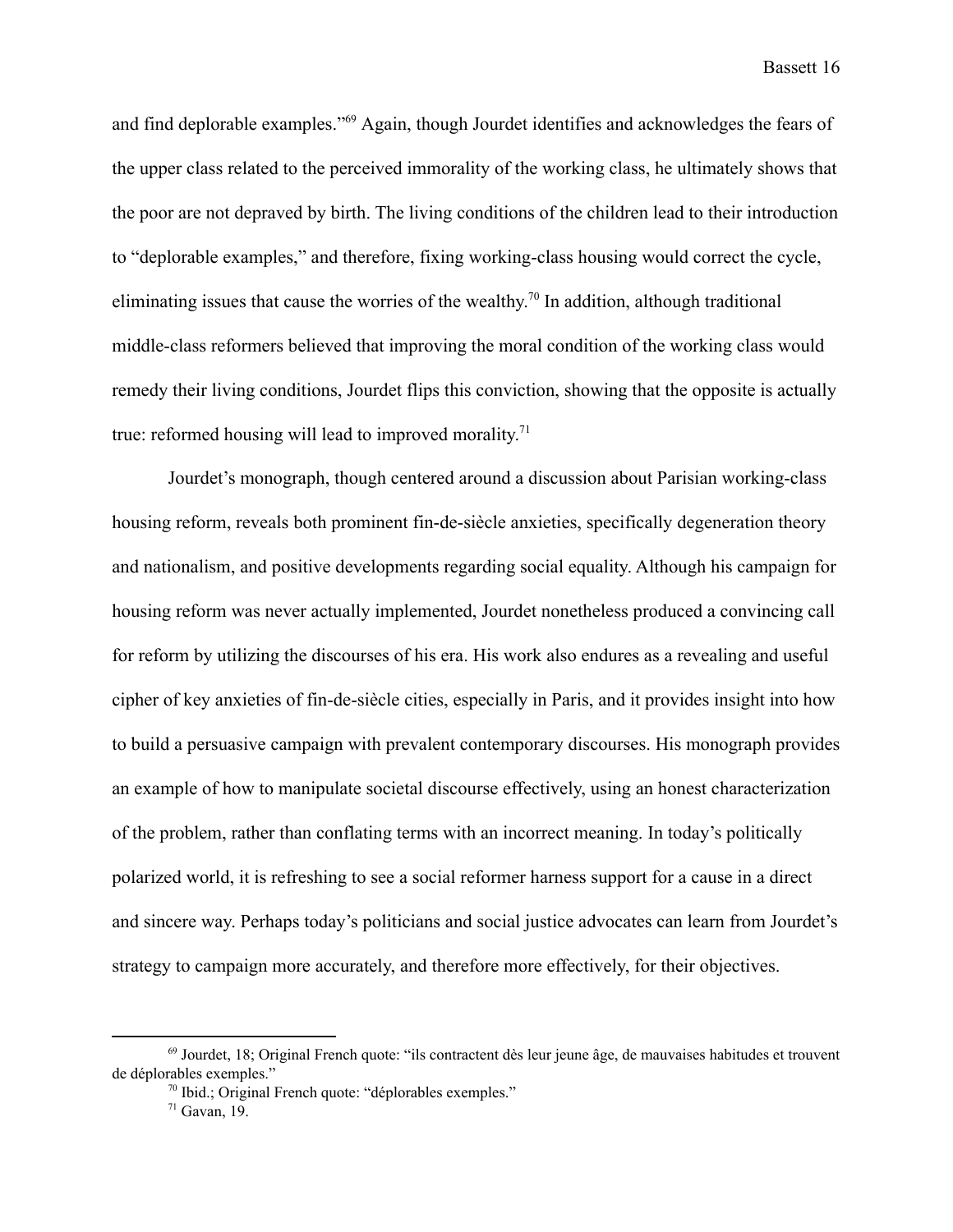## Bibliography

## Primary Sources

Jourdet, E. *Les Habitations à Bon Marché: Le Rôle De L'Ouvrier Dans La Société, Les Logements Insalubres, La Maison Collective, La Maison Individuelle, L'Ouvrier Propriétaire, État Actuel De La Question En France et à L'Étranger*. Paris, 1906.

## Secondary Sources

- Arnold, Laurence. "How Trump Runs Against Socialism Without a Socialist Opponent." The Washington Post, August 25, 2020.
- Bynum, W. F. "Alcoholism and Degeneration in 19th Century European Medicine and Psychiatry." *British Journal of Addiction* 79 (1984): 59–70.
- Calhoun, Craig. "Nationalism and the Contradictions of Modernity." *Berkeley Journal of Sociology* 42 (1997): 1–30.
- De La Cretaz, Britni. "Trump Got 10 Million More Votes This Election. Where Did They Come From?" Refinery29, November 18, 2020.
- "France." In *Britannica*, 2021.
- Gavan, James R. "Toward a Provident Working Class: French and English Social Reform Rhetoric, 1880-1914." Thesis, Master's Theses, 2000.
- Pick, Daniel. "Degeneration." In *Europe 1789-1914: Encyclopedia of the Age of Industry and Empire* 2: 636–39. Charles Scribner's Sons.
- Ross, Andrew. "Dirty Desire: The Uses and Misuses of Public Urinals in Nineteenth-Century Paris." *Berkeley Journal of Sociology* 53 (2009): 62-88.
- Shapiro, Ann-Louise. "Working Class Housing and Public Health in Pairs, 1850-1902." Dissertation, ProQuest Dissertations Publishing, 1980.